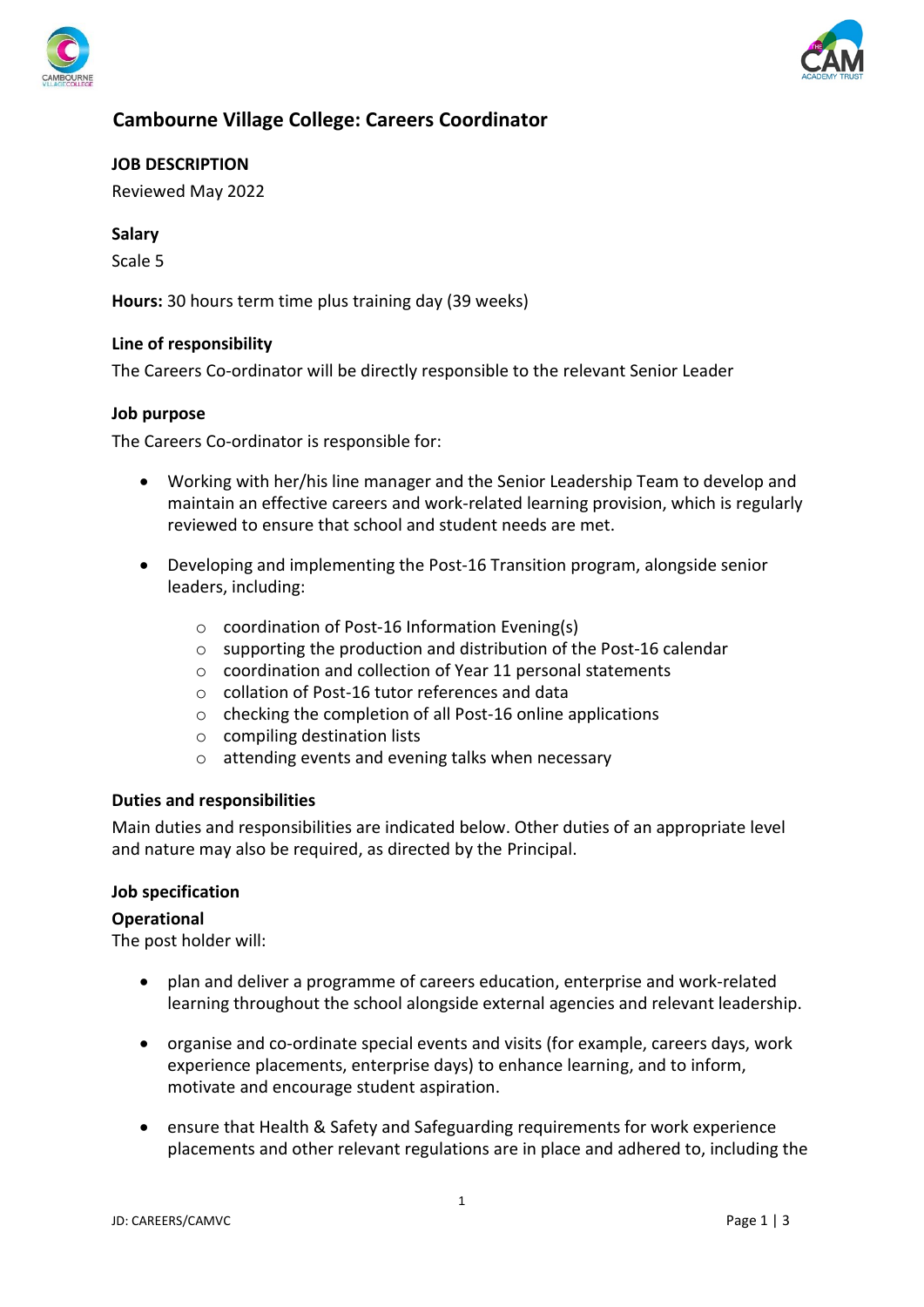



completion and recording of necessary checks, ensuring compliance with current legislation.

- manage and monitor relevant budgets ensuring best value principles are followed where possible.
- establish and develop links with industry and businesses on behalf of the school.
- plan, administer and follow up annual work experience programmes for relevant year groups. This includes finding and matching appropriate placements to students.
- liaise as appropriate with staff such as key stage co-ordinators, and curriculum leaders within the school, and with external agencies such as the careers service and the Local Authority, to ensure that the provision reflects the current curriculum and needs of the school.
- provide accurate information on career opportunities in education, training and employment for students.
- ensure that the provision is both accessible and attractive to different groups of students, e.g. to ethnic groups, boys and girls, students with special educational needs, high attaining students, and EAL students.
- contribute to the review, evaluation and development of the school's careers and work-related learning provision and make recommendations to her/his line manager, the senior leadership team and the governing board.
- To manage a database of alumni, maintaining correspondence and appropriate events

#### **Administrative**

- S/he will produce appropriate documentation, resources and display materials to support work experience and other projects/ events.
- S/he shall undertake and ensure that all administrative duties, checks, documentation, reports and returns (internal and external) are completed accurately and submitted within required deadlines.
- S/he shall collate information, statistics and prepare reports as required by her/his line manager, the Principal and the governing board.
- S/he shall undertake responsibility for all necessary administration relating to all areas within her/his remit.
- S/he shall ensure that all manual and computerised records and filing systems relating to all areas within her/his remit are maintained as required.
- S/he shall ensure compliance with data protection and copyright regulations.
- S/he shall deal with correspondence promptly and as required.

#### **General**

• S/he shall escort students on relevant educational visits/trips as required.